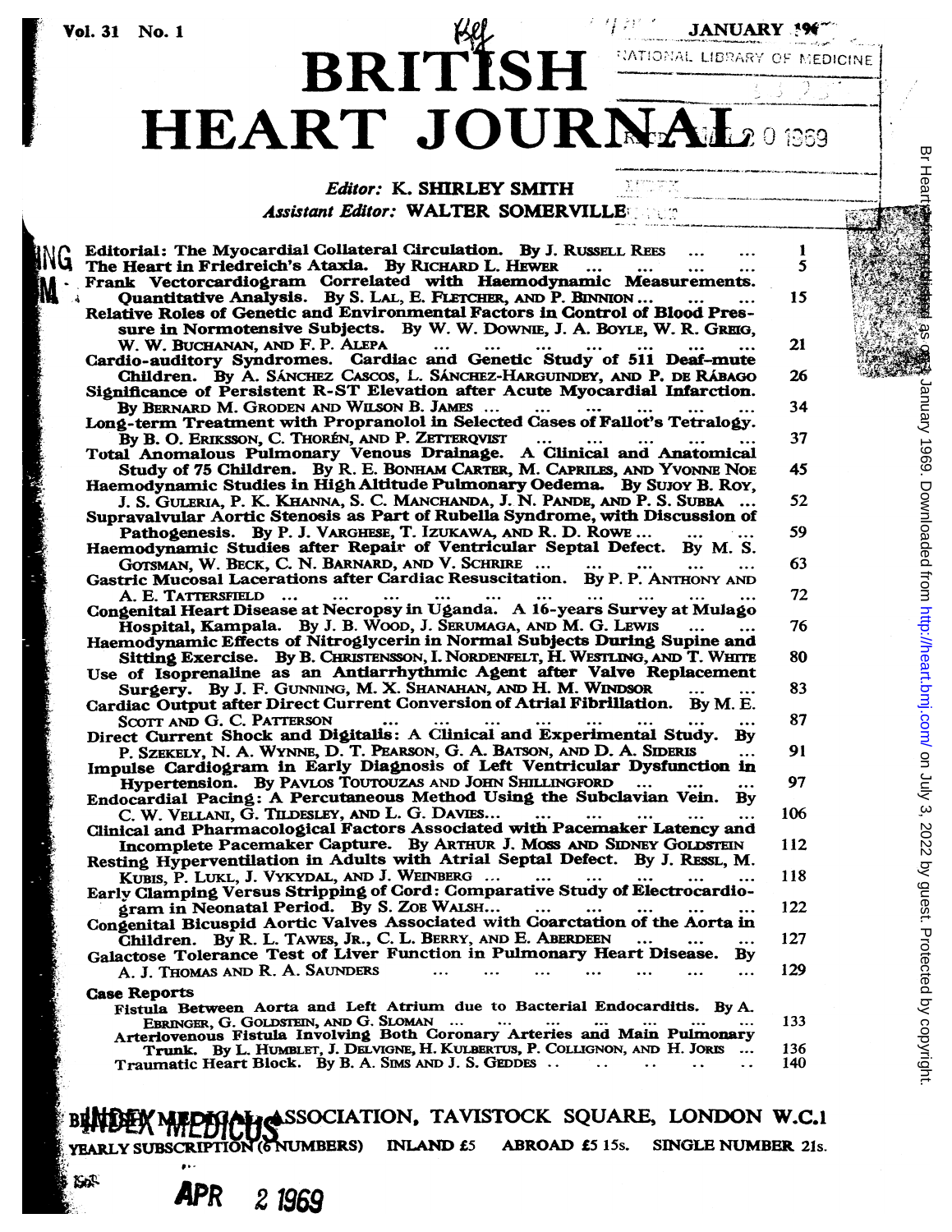# CONTENTS OF VOLUME <sup>31</sup>

| Number 1                                                                                                                                                                            | page |
|-------------------------------------------------------------------------------------------------------------------------------------------------------------------------------------|------|
| EDITORIAL: THE MYOCARDIAL COLLATERAL CIRCULATION<br>By J. Russell Rees                                                                                                              | 1    |
| THE HEART IN FRIEDREICH'S ATAXIA<br>By Richard L. Hewer                                                                                                                             | 5    |
| FRANK VECTORCARDIOGRAM CORRELATED WITH HAEMODYNAMIC MEASUREMENTS. QUANTITATIVE                                                                                                      |      |
| By S. Lal, E. Fletcher, and P. Binnion<br>Analysis                                                                                                                                  | 15   |
| RELATIVE ROLES OF GENETIC AND ENVIRONMENTAL FACTORS IN CONTROL OF BLOOD PRESSURE IN<br><b>NORMOTENSIVE SUBJECTS</b>                                                                 |      |
| By W. W. Downie, J. A. Boyle, W. R. Greig, W. W. Buchanan, and F. P. Alepa                                                                                                          | 21   |
| CARDIO-AUDITORY SYNDROMES. CARDIAC AND GENETIC STUDY OF 511 DEAF-MUTE CHILDREN                                                                                                      |      |
| By A. Sánchez Cascos, L. Sánchez-Harguindey, and P. de Rábago<br>SIGNIFICANCE OF PERSISTENT R-ST ELEVATION AFTER ACUTE MYOCARDIAL INFARCTION                                        | 26   |
| By Bernard M. Groden and Wilson B. James<br>LONG-TERM TREATMENT WITH PROPRANOLOL IN SELECTED CASES OF FALLOT'S TETRALOGY                                                            | 34   |
| By B. O. Eriksson, C. Thorén, and P. Zetterqvist<br>TOTAL ANOMALOUS PULMONARY VENOUS DRAINAGE. A CLINICAL AND ANATOMICAL STUDY OF 75                                                | 37   |
| By R. E. Bonham Carter, M. Capriles, and Yvonne Noe<br>CHILDREN                                                                                                                     | 45   |
| HAEMODYNAMIC STUDIES IN HIGH ALTITUDE PULMONARY OEDEMA                                                                                                                              |      |
| By Sujoy B. Roy, J. S. Guleria, P. K. Khanna, S. C. Manchanda, J. N. Pande, and P. S. Subba<br>SUPRAVALVULAR AORTIC STENOSIS AS PART OF RUBELLA SYNDROME, WITH DISCUSSION OF PATHO- | 52   |
| By P. J. Varghese, T. Izukawa, and R. D. Rowe<br><b>GENESIS</b>                                                                                                                     | 59   |
| HAEMODYNAMIC STUDIES AFTER REPAIR OF VENTRICULAR SEPTAL DEFECT                                                                                                                      |      |
| By M. S. Gotsman, W. Beck, C. N. Barnard, and V. Schrire                                                                                                                            | 63   |
| GASTRIC MUCOSAL LACERATIONS AFTER CARDIAC RESUSCITATION                                                                                                                             |      |
| By P. P. Anthony and A. E. Tattersfield                                                                                                                                             | 72   |
| CONGENITAL HEART DISEASE AT NECROPSY IN UGANDA. A 16-YEARS SURVEY AT MULAGO HOSPITAL,                                                                                               |      |
| <b>KAMPALA</b><br>By J. B. Wood, J. Serumaga, and M. G. Lewis                                                                                                                       | 76   |
| HAEMODYNAMIC EFFECTS OF NITROGLYCERIN IN NORMAL SUBJECTS DURING SUPINE AND SITTING                                                                                                  |      |
| By B. Christensson, I. Nordenfelt, H. Westling, and T. White<br><b>EXERCISE</b>                                                                                                     | 80   |
| USE OF ISOPRENALINE AS AN ANTIARRHYTHMIC AGENT AFTER VALVE REPLACEMENT SURGERY                                                                                                      |      |
| By J. F. Gunning, M. X. Shanahan, and H. M. Windsor                                                                                                                                 | 83   |
| CARDIAC OUTPUT AFTER DIRECT CURRENT CONVERSION OF ATRIAL FIBRILLATION                                                                                                               |      |
| By M. E. Scott and G. C. Patterson                                                                                                                                                  | 87   |
| DIRECT CURRENT SHOCK AND DIGITALIS: A CLINICAL AND EXPERIMENTAL STUDY                                                                                                               |      |
| By P. Szekely, N. A. Wynne, D. T. Pearson, G. A. Batson, and D. A. Sideris<br>IMPULSE CARDIOGRAM IN EARLY DIAGNOSIS OF LEFT VENTRICULAR DYSFUNCTION IN HYPERTENSION                 | 91   |
|                                                                                                                                                                                     | 97   |
| By Pavlos Toutouzas and John Shillingford<br>ENDOCARDIAL PACING: A PERCUTANEOUS METHOD USING THE SUBCLAVIAN VEIN                                                                    |      |
| By C. W. Vellani, G. Tildesley, and L. G. Davies                                                                                                                                    | 106  |
| CLINICAL AND PHARMACOLOGICAL FACTORS ASSOCIATED WITH PACEMAKER LATENCY AND INCOMPLETE                                                                                               |      |
| By Arthur J. Moss and Sidney Goldstein<br><b>PACEMAKER CAPTURE</b>                                                                                                                  | 112  |
| RESTING HYPERVENTILATION IN ADULTS WITH ATRIAL SEPTAL DEFECT                                                                                                                        |      |
| By J. Ressl, M. Kubis, P. Lukl, J. Vykdal, and J. Weinberg                                                                                                                          | 118  |
| EARLY CLAMPING VERSUS STRIPPING OF CORD: COMPARATIVE STUDY OF ELECTROCARDIOGRAM IN                                                                                                  |      |
| <b>NEONATAL PERIOD</b><br>By S. Zoe Walsh                                                                                                                                           | 122  |
| CONGENITAL BICUSPID AORTIC VALVES ASSOCIATED WITH COARCTATION OF THE AORTA IN CHILDREN                                                                                              |      |
| By R. L. Tawes, Jr., C. L. Berry, and E. Aberdeen                                                                                                                                   | 127  |
| GALACTOSE TOLERANCE TEST OF LIVER FUNCTION IN PULMONARY HEART DISEASE                                                                                                               |      |
| By A. J. Thomas and R. A. Saunders                                                                                                                                                  | 129  |
| <b>CASE REPORTS</b><br>133, 136, 140                                                                                                                                                |      |
|                                                                                                                                                                                     |      |
|                                                                                                                                                                                     |      |
| Number 2                                                                                                                                                                            |      |

EDITORIAL: FAMILIAL HEART DISEASE BY R. E. B. Hudson 143<br>AORTOGRAPHY IN FALLOT'S TETRALOGY AND VARIANTS By Simon Rees and Jane Somerville 146 AORTOGRAPHY IN FALLOT'S TETRALOGY AND VARIANTS By Simon Rees and Jane Somerville 146<br>PHENTOLAMINE AND CARDIOVASCULAR PERFORMANCE By L. Gould, M. Zahir, and S. Ettinger 154 PHENTOLAMINE AND CARDIOVASCULAR PERFORMANCE

I I

Br Heart J: first published as on 1 January 1969. Downloaded from http://heart.bmj.com/ on July 3, 2022 by guest. Protected by copyright. Br Heart J. first published as on 1 January 1969. Downloaded from <http://heart.bmj.com/> S. 2022 by guest. Protected by copyright.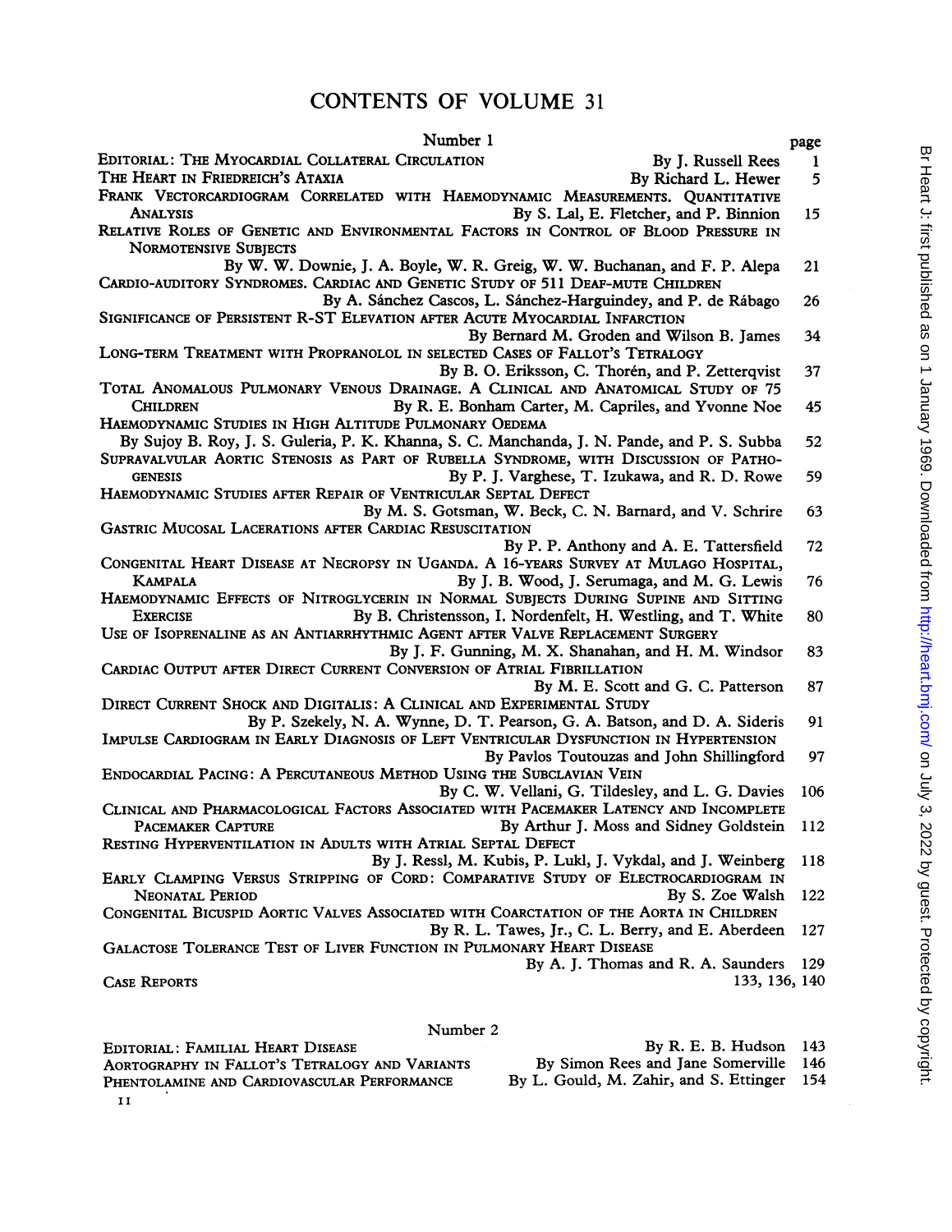|  | Number 2-continued |  |
|--|--------------------|--|

| Number 2—(continued)                                                                    | page  |
|-----------------------------------------------------------------------------------------|-------|
| LONG-TERM TRANSCUTANEOUS ENDOCARDIAL PACING IN MANAGEMENT OF COMPLETE HEART BLOCK       |       |
| By N. Conway, J. Seymour, and D. Gibbons                                                | 163   |
| HAEMODYNAMIC COMPARISONS OF ATRIAL PACING AND EXERCISE IN PATIENTS WITH ANGINA PECTORIS |       |
| By R. Balcon, Judith Hoy, W. Malloy, and E. Sowton                                      | 168   |
| EFFECT OF UNILATERAL PULMONARY ARTERY OCCLUSION ON PULMONARY CIRCULATION IN PATIENTS    |       |
| WITH PULMONARY HYPERTENSION IN MITRAL STENOSIS                                          |       |
| By J. Widimský, J. Hurych, V. Staněk, and J. Kasalický                                  | -172  |
| IDIOPATHIC CARDIOMEGALY IN NIGERIAN CHILDREN                                            |       |
| By A. U. Antia, W. P. Cockshott, and G. J. Thorpe                                       | 178   |
| INFLUENCE OF ELECTRONICALLY PACED VENTRICULAR RATE ON URINE FLOW AND EXCRETION OF       |       |
| MINERALS IN PATIENTS WITH TOTAL HEART BLOCK<br>By E. Dekker                             | -184  |
| EVIDENCE FOR A MITRAL VALVE ORIGIN OF THE LEFT VENTRICULAR THIRD HEART SOUND            |       |
| By James S. Fleming                                                                     | - 192 |
| ELECTRON MICROSCOPICAL FINDINGS IN HYPERTROPHIED HUMAN VENTRICLE                        |       |
| By K. Dowlatshahi and A. C. Hunt                                                        | 200   |
| AETIOLOGY OF CHRONIC HEART BLOCK. A CLINICO-PATHOLOGICAL CORRELATION IN 65 CASES        |       |
| By A. Harris, M. Davies, D. Redwood, A. Leatham, and H. Siddons                         | 206   |
| PATHOLOGICAL BASIS OF PRIMARY HEART BLOCK<br>By Michael Davies and Alan Harris          | 219   |
| CARDIAC ABNORMALITIES IN EHLERS-DANLOS SYNDROME<br>By P. Beighton                       | 227   |
| HAEMODYNAMIC CHANGES AFTER ANGIOCARDIOGRAPHY                                            |       |
| By A. K. Brown, E. J. Epstein, N. Coulshed, J. M. Clarke, and N. G. Doukas              | 233   |
| EFFECTS OF SURGICAL CLOSURE OF VENTRICULAR SEPTAL DEFECTS UPON PULMONARY VASCULAR       |       |
| By K. A. Hallidie-Smith, A. Hollman, W. P. Cleland,<br><b>DISEASE</b>                   |       |
| H. H. Bentall, and J. F. Goodwin                                                        | 246   |
| FOURTH ASIAN-PACIFIC CONGRESS OF CARDIOLOGY<br>By Cornelio Papp                         | 261   |
| By Edwin Besterman<br>FIFTH EUROPEAN CONGRESS OF CARDIOLOGY                             | 263   |
| <b>CASE REPORT</b>                                                                      | 264   |
|                                                                                         |       |
|                                                                                         |       |

#### Number 3

| EDITORIAL: NEW LOOK AT ARRHYTHMIAS                                                             | By Cornelio Papp 267      |  |
|------------------------------------------------------------------------------------------------|---------------------------|--|
| INCIDENCE AND MANAGEMENT OF VENTRICULAR ARRHYTHMIAS AFTER ACUTE MYOCARDIAL INFARCTION          |                           |  |
| By E. B. Raftery, M. F. Rehman, D. C. Banks, and S. Oram 273                                   |                           |  |
| SYNCOPE DURING STANDBY CARDIAC PACING                                                          | By H. David Friedberg 281 |  |
| SIGNIFICANCE OF RIGHT BUNDLE-BRANCH BLOCK PATTERNS DURING PERVENOUS VENTRICULAR PACING         |                           |  |
| By S. Serge Barold, Onkar S. Narular, Roger P. Javier, Joseph W. Linhart, John W. Lister,      |                           |  |
|                                                                                                | and Philip Samet 285      |  |
| DOUBLE-CHAMBERED RIGHT VENTRICLE. A REPORT OF FIVE CASES                                       |                           |  |
| By G. E. Gale, K. W. Heimann, and J. B. Barlow 291                                             |                           |  |
| Dr. D. J. Downey, Anthony C. S. Chaung, and Doymond W. V. W., 200<br>Concurant Angenit Drogers |                           |  |

- CORONARY ARTERY FISTULA By R. J. Barnes, Anthony C. S. Cheung, and Raymond W. Y. Wu <sup>299</sup> ELECTROCARDIOGRAM OF THE SOCiAL DRINKER IN PERTH, WESTERN AUSTRALIA By 0. B. Tofler, B. M. Saker, K. A. Rollo, M. J. Burvill, and N. Stenhouse 306
- AUSCULTATORY AND PHONOCARDIOGRAPHIC MANIFESTATIONS OF ISOLATED STENOSIS OF THE PUL-MONARY ARTERY AND ITS BRANCHES
	- By Joseph K. Perloff and E. Joseph Lebauer 314
- VALVE REPLACEMENT IN GERIATRIC PATIENTS By Aftab Ahmad and Albert Starr 322<br>MILD EBSTEIN'S ANOMALY By W. A. Pocock, R. B. K. Tucker, and J. B. Barlow 327 By W. A. Pocock, R. B. K. Tucker, and J. B. Barlow 327<br>AR CONDUCTION By Leo Schamroth 337 THE SUPERNORMAL PHASE OF INTRAVENTRICULAR CONDUCTION BALLOONING DEFORMITY (MUCOID DEGENERATION) OF ATRIOVENTRICULAR VALVES By Ariela Pomerance 343

|                                                             | by Affeld Fonterance 545                     |  |
|-------------------------------------------------------------|----------------------------------------------|--|
| HEART BLOCK IN POSTERIOR AND ANTERIOR MYOCARDIAL INFARCTION | By R. M. Norris $352$                        |  |
| PRAECORDIAL TRACINGS OF MYOCARDIAL ANEURYSMS                | By A. El-Sherif, Y. Saad, and G. El-Said 357 |  |
| CORONARY HAEMODYNAMIC STUDIES IN CHRONIC SEVERE ANAEMIA     |                                              |  |

By M. L. Bhatia, S. C. Manchanda, and Sujoy B. Roy 365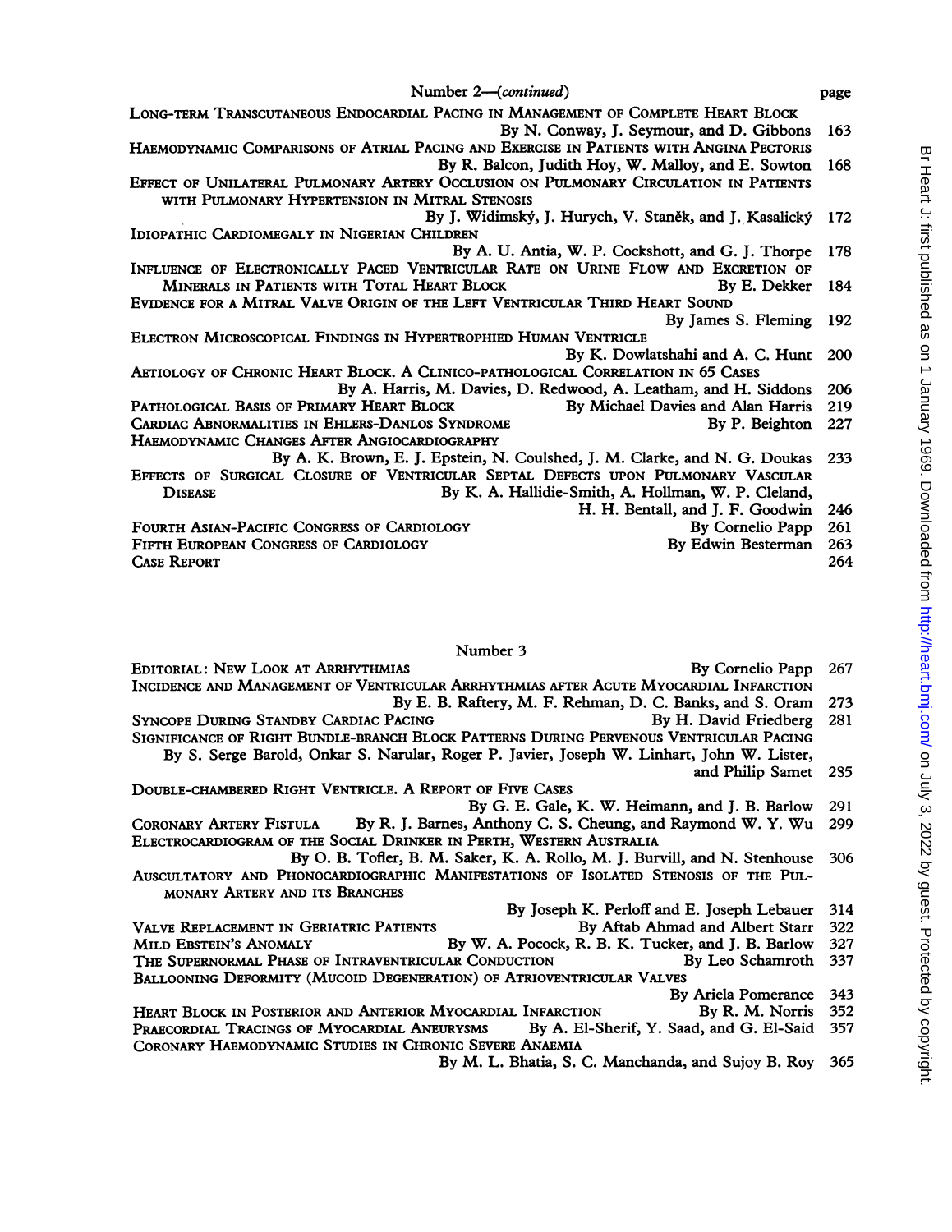FAMILIAL ARTERIOPATHY WITH ASSOCIATED PULMONARY AND SYSTEMIC ARTERIAL STENOSES By A. H. McDonald, L. M. Gerlis, and Jane Somerville 375<br>CIETY 386 PROCEEDINGS OF THE BRITISH CARDIAC SOCIETY CASE REPORTS 397, 400, 404

## Number 4

| EDITORIAL: PALLIATIVE PROCEDURES FOR TRANSPOSITION OF THE GREAT ARTERIES                                                  |     |
|---------------------------------------------------------------------------------------------------------------------------|-----|
| By Hamish Watson                                                                                                          | 407 |
| OESOPHAGEAL ELECTROCARDIOGRAPHY IN THE STUDY OF CARDIAC ARRHYTHMIAS                                                       |     |
| By Nabil El Sherif, Zaki El-Ramly, and Ali Hasan Sorour                                                                   | 414 |
| CARDIAC BALLET: REPETITIONS OF COMPLEX ELECTROCARDIOGRAPHIC PATTERNS                                                      |     |
| By F. H. Smirk and J. Ng                                                                                                  | 426 |
| ASSOCIATION OF RIGHT BUNDLE-BRANCH BLOCK WITH LEFT SUPERIOR OR INFERIOR INTRAVENTRICULAR                                  |     |
| BLOCK. ITS RELATION TO COMPLETE HEART BLOCK AND ADAMS-STOKES SYNDROME                                                     |     |
| By Henri Kulbertus and Pierre Collignon                                                                                   | 435 |
| PROGRESS REPORT ON INFANTS WITH SERIOUS CARDIAC MALFORMATIONS<br>By Eric N. Coleman                                       | 441 |
| SERUM CHOLINESTERASE AND EUGLOBULIN LYSIS TIME IN CHRONIC COR PULMONALE                                                   |     |
| By St. Hărăguș, M. Cucuianu, and P. Missits                                                                               | 447 |
| LEFT AXIS DEVIATION. AN ELECTROCARDIOGRAPHIC STUDY WITH POST-MORTEM CORRELATION                                           |     |
| By Om P. Bahl, Thomas J. Walsh, and Edward Massie                                                                         | 451 |
| VECTORCARDIOGRAM OF COMBINED VENTRICULAR HYPERTROPHY: POSTERIOR COUNTERCLOCKWISE                                          |     |
| LOOP (FRANK SYSTEM)<br>By Philip Varriale, Richard J. Kennedy, and Joseph C. Alfenito                                     | 457 |
| Q-SECOND SOUND INTERVAL IN ACUTE MYOCARDIAL INFARCTION                                                                    |     |
| By P. Toutouzas, D. Gupta, R. Samson, and J. Shillingford                                                                 | 462 |
| DIASTOLIC MITRAL REGURGITATION. HAEMODYNAMIC AND ANGIOGRAPHIC CORRELATION                                                 |     |
| By Maylene Wong                                                                                                           | 468 |
| FORCE GENERATION AND SHORTENING CAPABILITIES OF LEFT VENTRICULAR MYOCARDIUM IN PRIM-                                      |     |
| ARY AND SECONDARY FORMS OF MITRAL REGURGITATION                                                                           |     |
| By Keith E. Cohn, B. Sheila Rao, and Jerome A. G. Russell                                                                 | 474 |
| RADIOELECTROCARDIOGRAPHY IN DIAGNOSIS OF RHYTHM DISTURBANCES IN PATIENTS WITH IM-                                         |     |
| PLANTED CARDIAC PACEMAKERS                                                                                                |     |
| By Mariusz Jan Stopczyk, Zyta Kraszewska, and Ryszard Jacek Żochowski                                                     | 480 |
| By C. J. Burns-Cox, Richard Doll, and K. P. Ball<br>SUGAR INTAKE AND MYOCARDIAL INFARCTION                                | 485 |
| ARRHYTHMIA AND TACHYCARDIA IN PULMONARY HEART DISEASE By A. J. Thomas and P. Valabhji                                     | 491 |
| PROGNOSIS OF ATRIAL ARRHYTHMIAS TREATED BY ELECTRICAL COUNTER SHOCK THERAPY. A THREE-                                     |     |
| YEAR FOLLOW-UP<br>By C. McCarthy, P. J. Varghese, and D. W. Barritt                                                       | 496 |
| PHYSICAL SIGNS IN DIFFERENTIAL DIAGNOSIS OF LEFT VENTRICULAR OBSTRUCTIVE CARDIOMYOPATHY                                   |     |
| By Alan Harris, Ted Donmoyer, and Aubrey Leatham                                                                          | 501 |
| DISTRIBUTION OF PULMONARY BLOOD FLOW AFTER CAVOPULMONARY ANASTOMOSIS (GLENN OPERA-                                        |     |
| By M. Šamánek, A. Oppelt, J. Kasalický, and M. Voříšková<br>TION)                                                         | 511 |
| <b>CASE REPORTS</b><br>517, 520, 523, 526, 529                                                                            |     |
|                                                                                                                           |     |
|                                                                                                                           |     |
| Number 5                                                                                                                  |     |
| EDITORIAL: AN ELECTROCARDIOGRAM REPORTING SERVICE: ITS ROLE AND ITS RISKS                                                 |     |
| By David Short                                                                                                            | 531 |
| BACTERIAL ENDOCARDITIS 1956-1965: ANALYSIS OF CLINICAL FEATURES AND TREATMENT IN RELA-<br>TION TO PROGNOSIS AND MORTALITY |     |
| By E. A. Shinebourne, C. M. Cripps, G. W. Hayward, and R. A. Shooter                                                      | 536 |
|                                                                                                                           |     |

ENDOCARDITIS IN HEROIN ADDICTS By N. Conway 543 VENTRICULAR-TRIGGERED PACEMAKER ARRHYTHMIAS

- By A. Castellanos, Jr., 0. Maytin, L. Lemberg, and B. V. Berkovits 546 SUPERNORMAL PHASE OF CONDUCTION IN HUMAN HEART DEMONSTRATED BY SUBTHRESHOLD PACE-<br>MAKERS By O. Hernandez-Pieretti, J. Morales-Rocha, and J. E. Barcelo
	- By O. Hernandez-Pieretti, J. Morales-Rocha, and J. E. Barcelo 553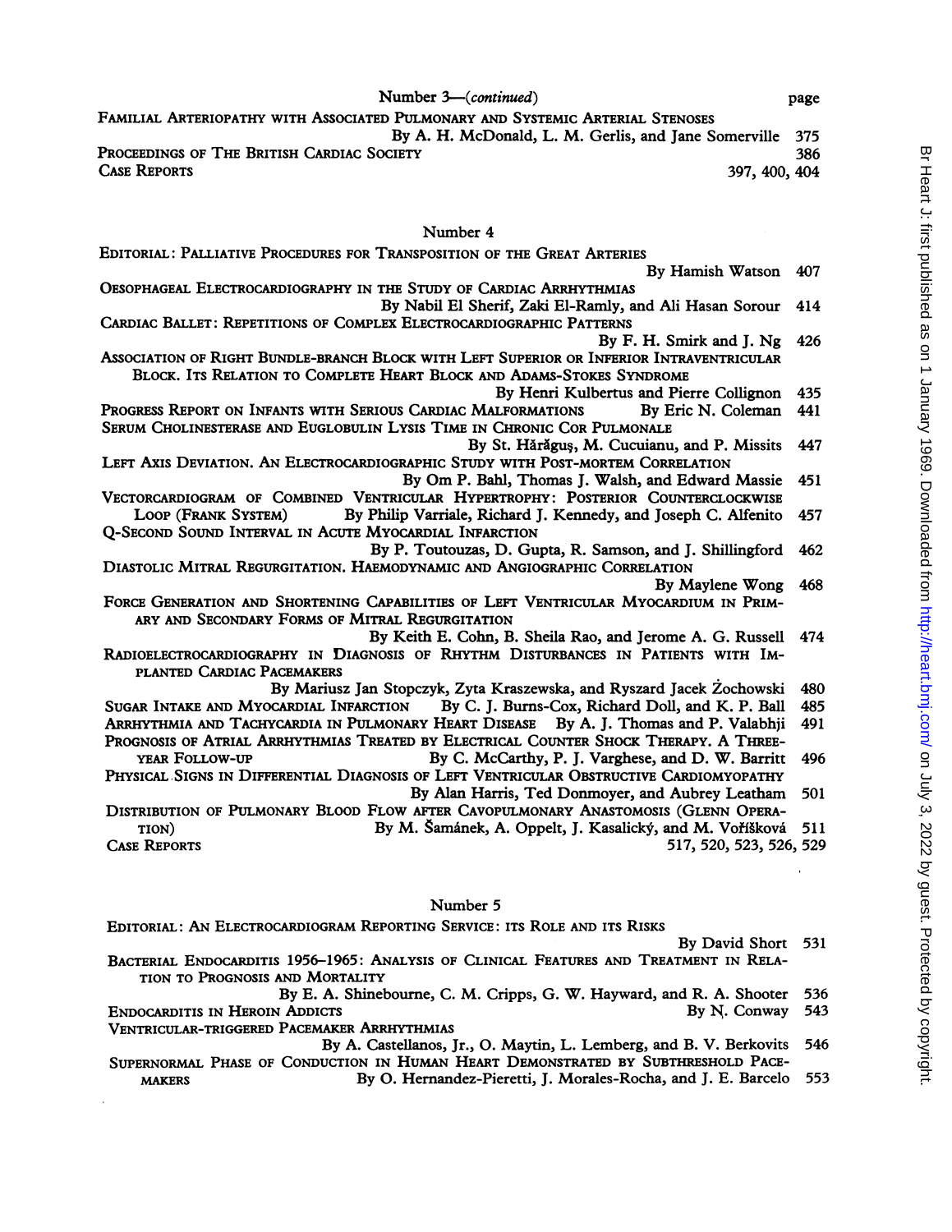- Number 5-(*continued*) page PULMONARY HYPERTENSION IN PATIENTS WITH PULMONARY ARTERIOVENOUS FISTULAE By R. P. Sapru, D. C. S. Hutchison, and J. J. Hall 559 CARDIAC OUTPUT AND DISTRIBUTION OF BLOOD VOLUME IN CENTRAL AND PERIPHERAL CIRCULATIONS IN HYPERTENSIVE AND NORMOTENSIVE MAN By M. Ulrych, E. D. Frohlich, R. C. Tarazi, Harriet P. Dustan, and I. H. Page 570 THE OUTLOOK WITH BUNDLE-BRANCH BLOCK BY Maurice Campbell 575 FACTORS INFLUENCING RETROGRADE CONDUCTION. STUDY OF 30 PATIENTS DURING CARDIAC CATHE-<br>TERIZATION By I. A. Kastor, C. A. Sanders, R. C. Leinbach, and I. W. Harthorne By J. A. Kastor, C. A. Sanders, R. C. Leinbach, and J. W. Harthorne 580<br>CONDUCTING TISSUE By D. J. Gee 588 A GLYCOPROTEIN IN CARDIAC CONDUCTING TISSUE HEART RATE AFTER COMBINED VAGAL AND SYMPATHETIC BLOCKADE IN PATIENTS WITH HEART<br>DISEASE By N Conway, I M Fowler, and S Bloom By N. Conway, J. M. Fowler, and S. Bloom 591 LEFT VENTRICULAR CINE-ANGIOCARDIOGRAPHY IN THE ASSESSMENT OF MITRAL REGURGITATION By M. Honey, J. H. Gough, S. Katsaros, G. A. H. Miller, and V. Thuraisingham 596 PERICARDIAL ABNORMALITIES IN GAUCHER'S DISEASE By P. K. P. Harvey, M. C. Jones, and E. G. Anderson 603 DAMAGE TO THE INTRINSIC CARDIAC NEURONES BY RUBIDOMYCIN (DAUNORUBICIN) By Barbara Smith 607<br>By J. Seymour and N. Conway 610 VALUE OF DUAL REPORTS ON ROUTINE ELECTROCARDIOGRAMS WEIGHTS OF HEART VENTRICLES IN CHILDREN WITH HYDROCEPHALUS TREATED WITH VENTRICULO-<br>CAVAL SHUNTS BY Tohn L. Emery and B. Maherefte By John L. Emery and B. Mahgrefte 613 RECIPROCAL RHYTHM, THE WOLFF-PARKINSON-WHITE SYNDROME, AND UNIDIRECTIONAL BLOCK By L. Schamroth and R. L. Coskey 616 INDICATIONS FOR HIGH CHEST LEADS IN ISCHAEMIC HEART DISEASE By E. Fletcher, P. Morton, S. Lal, and G. Murtagh 623 VALUE OF VECTORCARDIOGRAM IN DIAGNOSIS OF POSTERIOR AND INFERIOR MYOCARDIAL INFARCTIONS By P. Toutouzas, P. Hubner, G. Sainani, and J. Shillingford 629 PLASMA AND MYOCARDIAL DIGOXIN CONCENTRATIONS IN PATIENTS ON ORAL THERAPY By P. F. Binnion, L. M. Morgan, H. M. Stevenson, and E. Fletcher 636<br>CARDIAC ARRHYTHMIAS By H. P. Gautam 641 PHENYTOIN IN POST-OPERATIVE CARDIAC ARRHYTHMIAS EVALUATION OF CONTRAST MEDIA USED IN CORONARY ARTERIOGRAPHY By D. C. Banks, E. B. Raftery, and S. Oram 645 CASE REPORTS 649, 653, 656, 659, 661, 664 Number 6 EDITORIAL: PULMONARY EMBOLISM **D. W. Barritt** 667 ACTION OF PROPRANOLOL ON LEFT VENTRICULAR CONTRACTION IN AORTIC STENOSIS WHEN A FALL<br>IN HEART RATE IS PREVENTED BY ATROPINE BY By John Hamer and James Fleming
- IN HEART RATE IS PREVENTED BY ATROPINE By John Hamer and James Fleming 670 PRIMARY ABNORMALITIES OF THE MITRAL VALVE IN MARFAN'S SYNDROME.

ELECTROCARDIOGRAPHIC FINDINGS SUPERFORMED By Dorrance Bowers 676 PATHOGENESIS OF PRIMARY ABNORMALITIES OF THE MITRAL VALVE IN MARFAN'S SYNDROME.

- 
- By Dorrance Bowers 679<br>By R. S. Kirk and J. G. B. Russell 684 SUBVALVULAR CALCIFICATION OF MITRAL VALVE THE APEX CARDIOGRAM IN LEFT BUNDLE-BRANCH BLOCK
- By D. E. Santos, A. de la Paz, R. J. Pietras, J. R. Tobin, Jr., and R. M. Gunnar 693 LONG-TERM CONTROL OF INTRACTABLE SUPRAVENTRICULAR TACHYCARDIA BY VENTRICULAR PACING By E. Sowton, R. Balcon, T. Preston, D. Leaver, and M. Yacoub 700
- DETECTION OF FAULTS IN IMPLANTED CARDIAC PACEMAKERS By G. D. Green, W. Forbes, W. H Bain, G B. Shaw, and A. C. F. Kenmure <sup>707</sup>
- ACUTE HAEMODYNAMIC EFFECTS OF FRUSEMIDE IN PATIENTS WITH NoRMAL AND RAISED LEFT ATRIAL PRESSURES. By S. Lal, J. G. Murtagh, A. M. Pollock, E. Fletcher, and P. F. Binnion 711<br>KYNE'S (PURKINIE'S) MUSCLE FIBRES IN THE HEART By M. Matoušek and E. Posner 718 PURKYNE'S (PURKINJE'S) MUSCLE FIBRES IN THE HEART BALLOON SEPTOSTOMY FOR TRANSPOSITION OF THE GREAT ARTERIES
- By S. P. Singh, R. Astley, and F. G. 0. Burrows 722 VASCULAR SUPPLY OF INTERVENTRICULAR SEPTUM OF HUMAN HEART
	- By Geoffrey Farrer-Brown and Peter M. Rowles 727